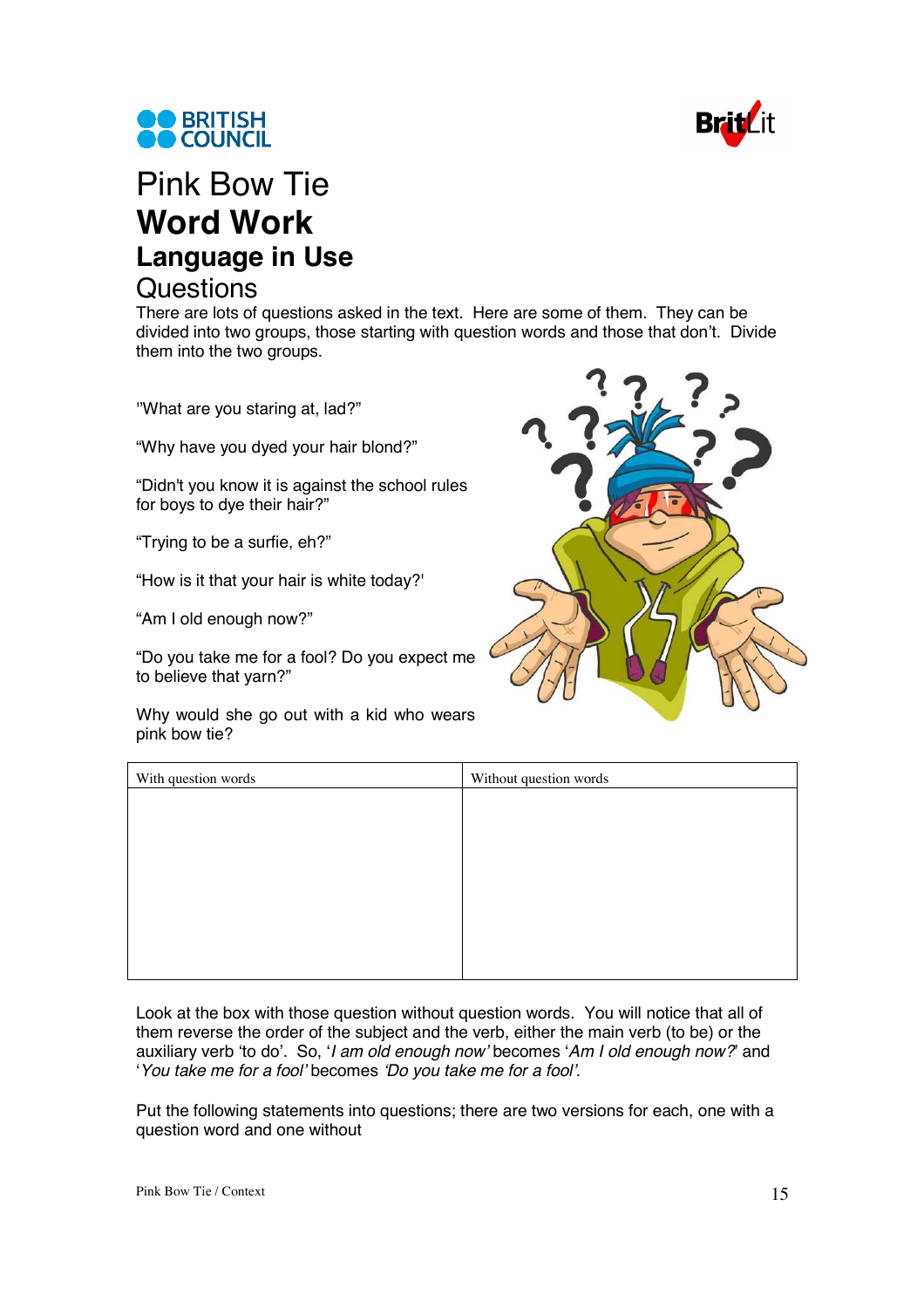



| 1. You are staring at me          |  |
|-----------------------------------|--|
| 2. Your hair is white today       |  |
| 3. She has a new boyfriend        |  |
| 4. The Principal wants to see you |  |
| 5. The boy caught a train         |  |
|                                   |  |

Now look at this question:

"Trying to be a surfie, eh?"

The Principal could have said "Are you trying to be a surfie?" but instead he choose to use a very short question tag form, which is more aggressive. Of course, the word 'eh' isn't a real word at all, and is short for 'are you', so what he is saying is

"Trying to be a surfie, aren't you?"

As you know, a question tag can make a statement into a question as well. This is quite an easy to make questions, as long as you remember to sue the negative question tag for a positive main verb and a positive question tag for a negative main verb. You have to be careful **when** you use, however, it as it is quite informal.

Make the following into questions by adding a question tag:

- 1. You are staring at me, \_\_\_\_\_\_\_\_\_\_\_\_\_\_\_\_
- 2. You have dyed your hair blond,
- 3. You know it is against the rules,
- 4. Your hair is white today, \_\_\_\_\_\_\_\_\_\_\_\_\_\_\_
- 5. You take me for a fool, \_\_\_\_\_\_
- 6. You expect me to believe that yarn, \_\_\_\_\_\_\_\_\_\_\_\_\_\_\_
- 7. She goes out with a kid with a pink bow tie,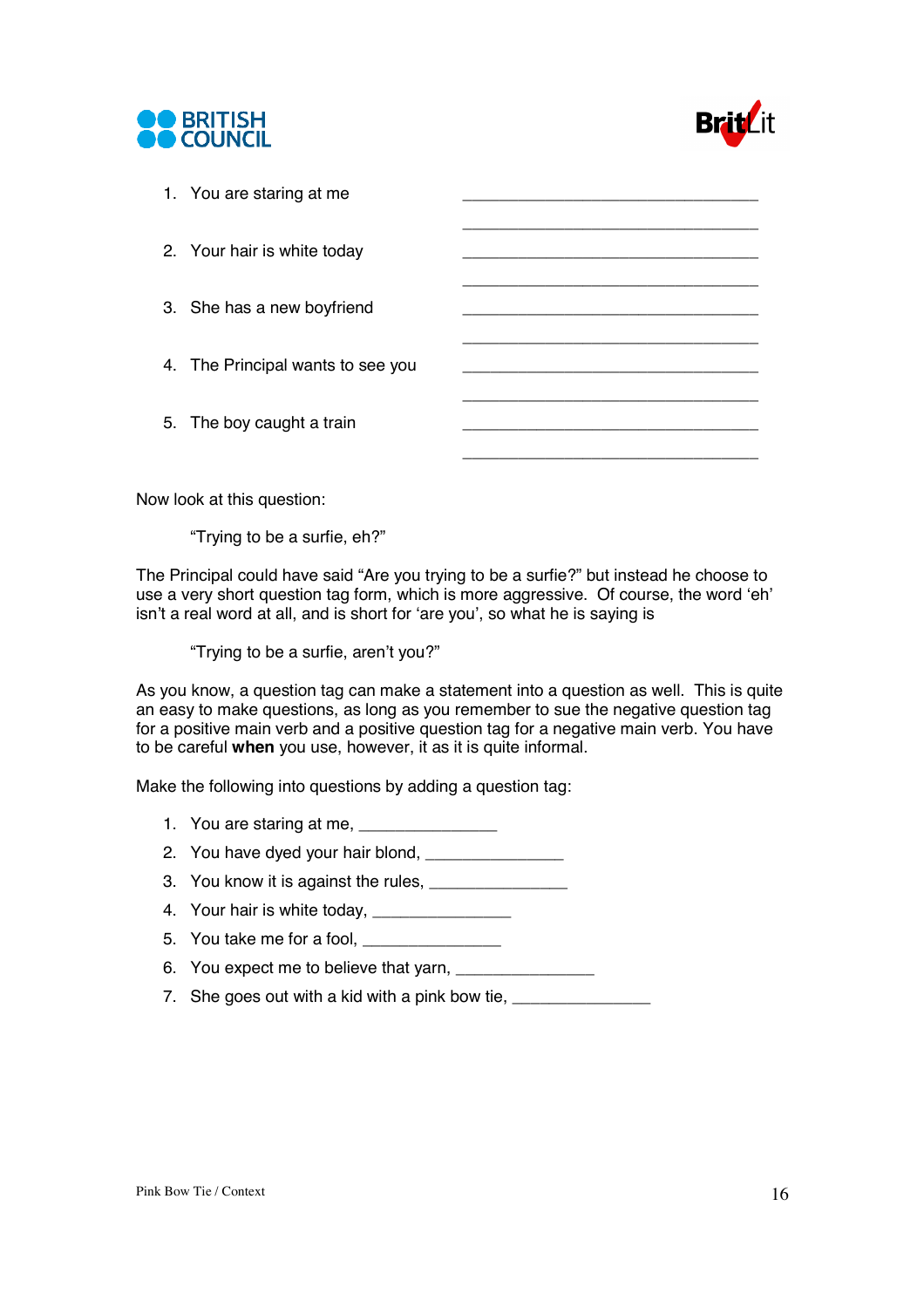



## Pink Bow Tie **Word Work Past and present at the same time?**

Look at this question and decide which tense is being used – past, present or present perfect.

'Why have you dyed your hair?

You chose present perfect, of course! But why is this tense being used here?

- **Question**: Is the action in the past or present (the verb is 'to dye', so the action was dying his hair)? **Answer**: The past. He dyed his hair sometime in the past. It doesn't matter when.
- **Question:** Is the consequence of the action still obvious? **Answer:** Yes, the speaker can see that the hair is a different colour. It was dyed, and it is still dyed: it has been dyed.

*So, a past action with a present consequence means that the best tense to use is the present perfect.* 

What do you think the consequence of these actions might be:

Falling off a ladder. *Example: breaking his leg* 

Eating too much chocolate.

Not doing your homework.

Running a long distance.

Waking up late.

Losing a train ticket

Now write your **consequences** as statements using a *present tense Example: He has broken his leg.*

\_\_\_\_\_\_\_\_\_\_\_\_\_\_\_\_\_\_\_\_\_\_\_\_\_\_\_\_\_\_\_\_\_\_\_\_\_\_\_

\_\_\_\_\_\_\_\_\_\_\_\_\_\_\_\_\_\_\_\_\_\_\_\_\_\_\_\_\_\_\_\_\_\_\_\_\_\_\_

\_\_\_\_\_\_\_\_\_\_\_\_\_\_\_\_\_\_\_\_\_\_\_\_\_\_\_\_\_\_\_\_\_\_\_\_\_\_\_

\_\_\_\_\_\_\_\_\_\_\_\_\_\_\_\_\_\_\_\_\_\_\_\_\_\_\_\_\_\_\_\_\_\_\_\_\_\_\_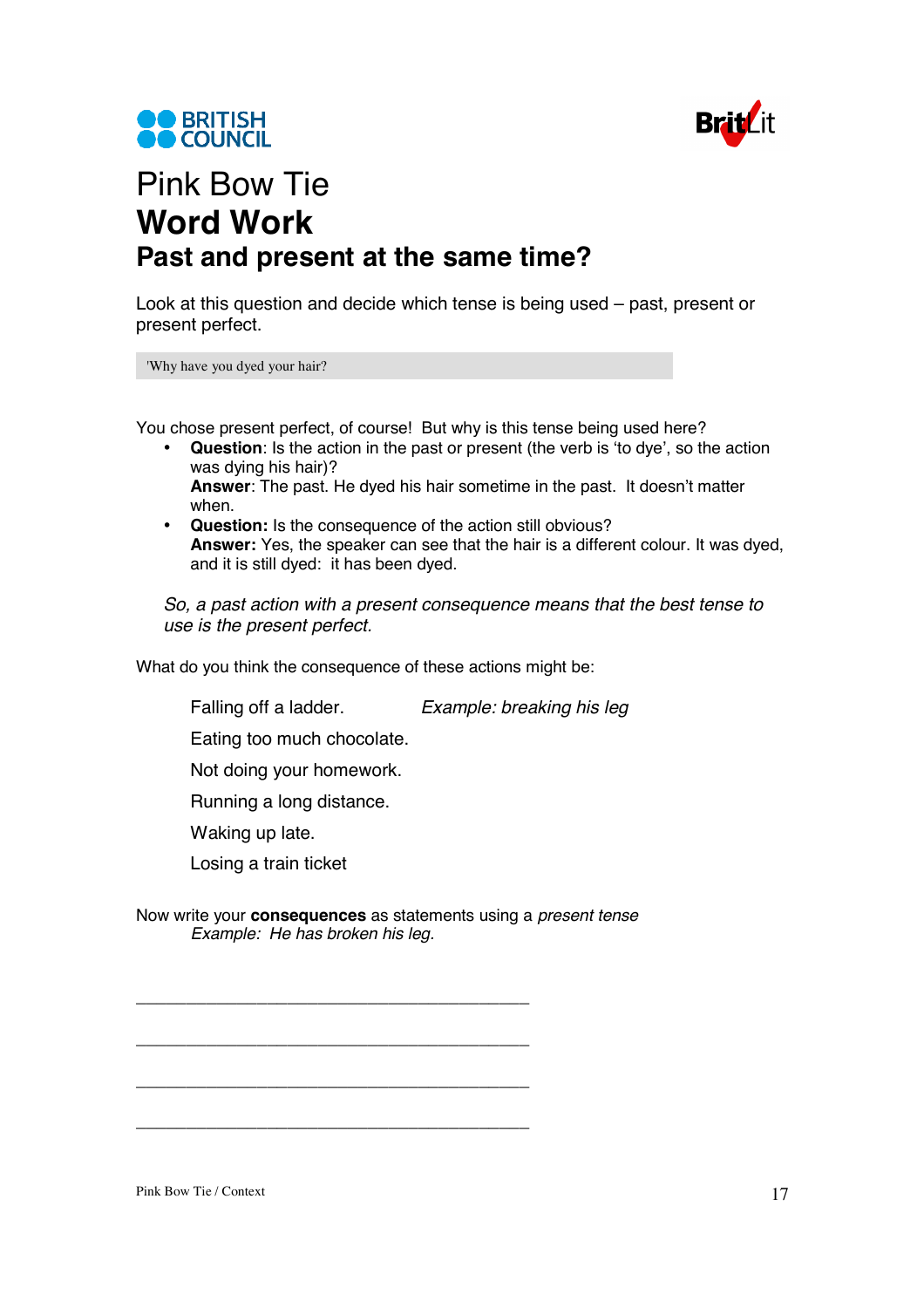



Now formulate the question that you might make to ask what happened *Example: He has broken his leg. "Have you had an accident?"*

\_\_\_\_\_\_\_\_\_\_\_\_\_\_\_\_\_\_\_\_\_\_\_\_\_\_\_\_\_\_\_\_\_\_\_\_\_\_\_

\_\_\_\_\_\_\_\_\_\_\_\_\_\_\_\_\_\_\_\_\_\_\_\_\_\_\_\_\_\_\_\_\_\_\_\_\_\_\_

\_\_\_\_\_\_\_\_\_\_\_\_\_\_\_\_\_\_\_\_\_\_\_\_\_\_\_\_\_\_\_\_\_\_\_\_\_\_\_

\_\_\_\_\_\_\_\_\_\_\_\_\_\_\_\_\_\_\_\_\_\_\_\_\_\_\_\_\_\_\_\_\_\_\_\_\_\_\_

Now complete these dialogues, creating explanations for the events mentioned by using the present perfect.

- 0. "You're all wet!" *(example) "I've just been swimming"*
- 1. "You're covered in chocolate!"
- 2. "You're late!"
- 3. "Why aren't you at the cinema?" \_\_\_\_\_\_\_\_\_\_\_\_\_\_\_\_\_\_\_\_\_\_\_\_\_\_\_\_
- 4. "Why didn't you catch the bus?" \_\_\_\_\_\_\_\_\_\_\_\_\_\_\_\_\_\_\_\_\_\_\_\_\_\_\_\_
- 5. "Why is your face so red?" \_\_\_\_\_\_\_\_\_\_\_\_\_\_\_\_\_\_\_\_\_\_\_\_\_\_\_\_\_\_\_\_\_

Now do the reverse. Here are some explanations; what are the questions (use the present tense)?

|  | 0 example "You're sweating!" "I've been digging a hole." |  |  |
|--|----------------------------------------------------------|--|--|
|  |                                                          |  |  |

- 1 \_\_\_\_\_\_\_\_\_\_\_\_\_\_\_\_\_\_\_\_\_\_\_\_\_\_\_\_\_\_\_\_\_. "I've been cutting up vegetables."
- 2 \_\_\_\_\_\_\_\_\_\_\_\_\_\_\_\_\_\_\_\_\_\_\_\_\_\_\_\_\_\_\_\_\_. "I've seen the newspaper."
- 3 \_\_\_\_\_\_\_\_\_\_\_\_\_\_\_\_\_\_\_\_\_\_\_\_\_\_\_\_\_\_\_\_\_. "I've read her letter."
- 4 \_\_\_\_\_\_\_\_\_\_\_\_\_\_\_\_\_\_\_\_\_\_\_\_\_\_\_\_\_\_\_\_\_. "I've spent all my money."
- 5 \_\_\_\_\_\_\_\_\_\_\_\_\_\_\_\_\_\_\_\_\_\_\_\_\_\_\_\_\_\_\_\_\_. "I've already ordered, thank
	- you"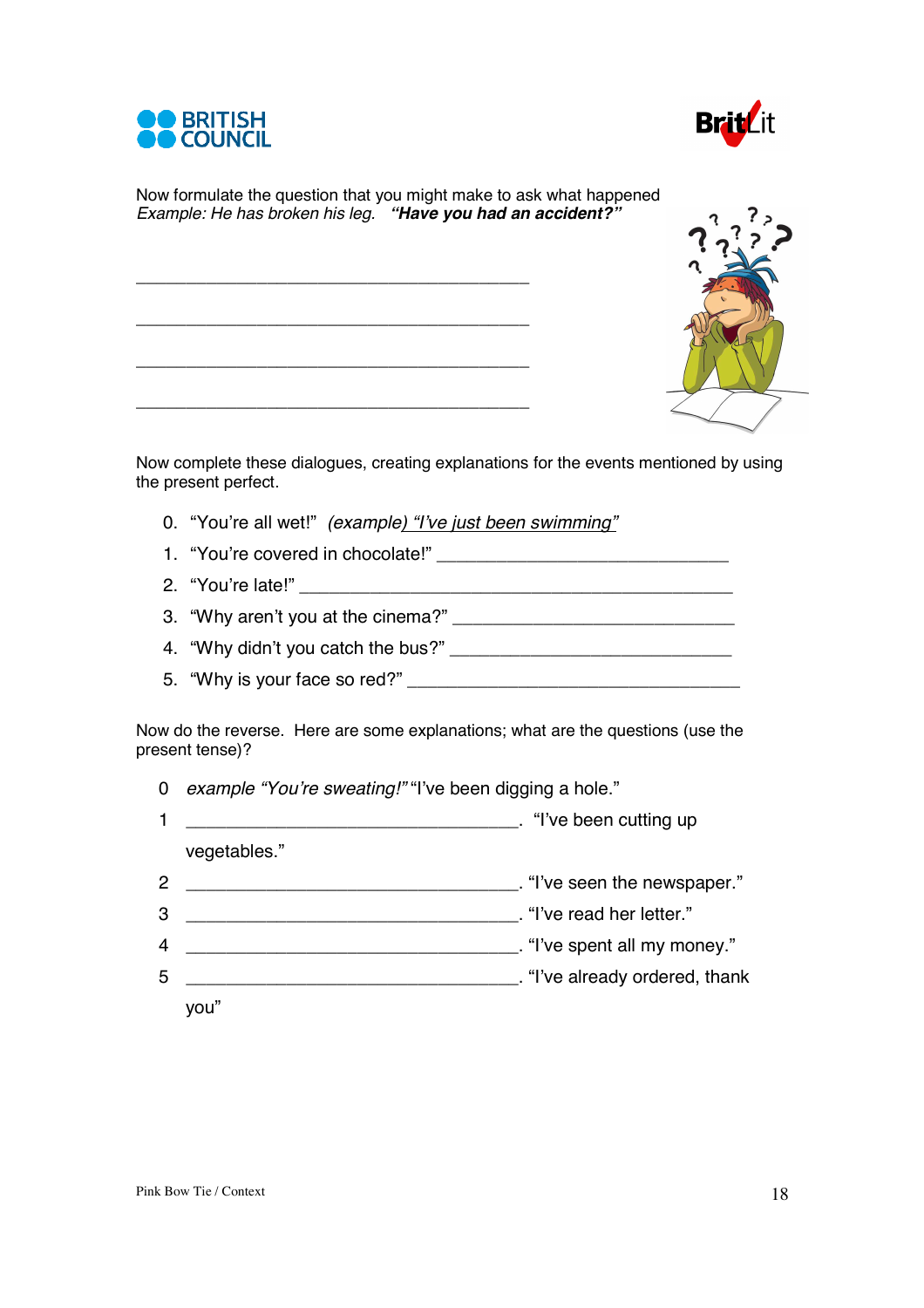



## Pink Bow Tie **Word Work Language in Use**  Verbs with Prepositions

I am sitting here outside Old Splodge's office waiting for him to call me in. Well, at least I've got something good to look at.

I am scared of the dark. I am scared of ghost stories. I am even scared of the Cookie Monster on *Sesame Street.*

'Easy,' says the kid-man as he stands up. The train is stopping at a station. 'Here,' he says throwing the radio thing on to her lap. 'You can have it if you want.' He goes out of the compartment, down the corridor and gets off the train.

These are all examples of a **verb** which is followed by a **preposition.** In each case the preposition makes the action of the verb clearer, or more obvious. The most common verb + preposition combination in the story is 'look at'. This makes it clear that the person has their attention directly on the object being observed, and not simply near the object, or away from the object. Similarly, when the narrator says that someone "gets off the train" they mean they are disembarking or leaving the train, not embarking or entering the train.

Usually we can change the meaning of the action by using another preposition. Sometimes these are opposites, sometimes they are not. Try changing the meaning of these actions by changing the preposition:

|         | meaning        | change of meaning | meaning          |
|---------|----------------|-------------------|------------------|
| stop at | exact location | stop near         | not far away     |
| look at | directly       |                   | avoid looking at |
| go out  | leave          |                   | enter            |
| get off | leave          |                   | enter            |

Look through the text and find ten more examples of verbs with prepositions. Write them here, and be prepared to explain what they mean.